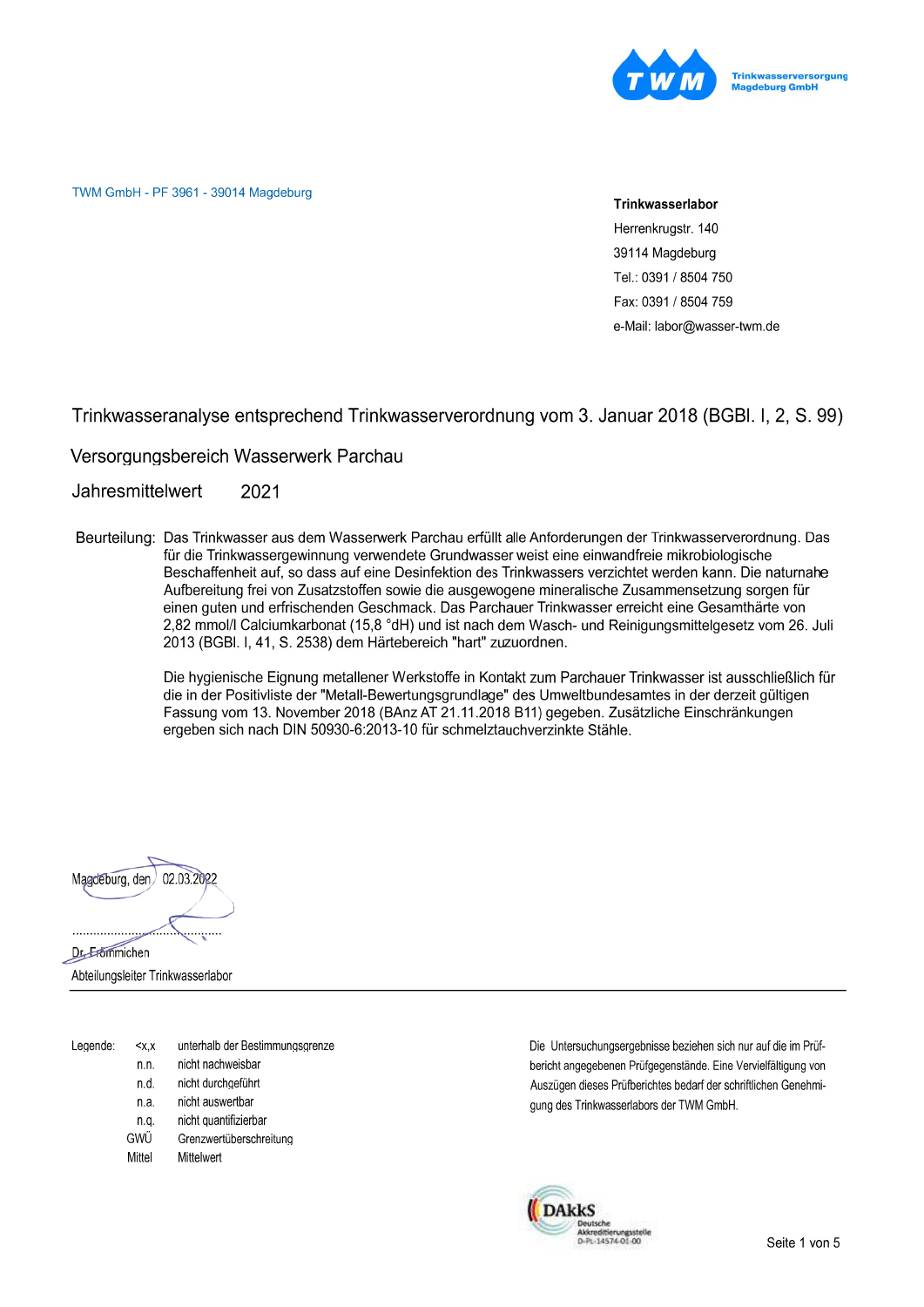### 1. Bestimmungen vor Ort

| lfd Nr | Parameter                    | DIN                     | Einheit    | Grenzwert | GWÜ | Mittel  |
|--------|------------------------------|-------------------------|------------|-----------|-----|---------|
|        | Färbung (scheinbar)          | DIN EN ISO 7887:2012-04 | ohne       |           |     | milchig |
|        | Geruch (qualitativ)          | DIN EN 1622:2006-10     | ohne       |           |     | ohne    |
| 3      | Geschmack (qualitativ)       | DIN EN 1622:2006-10     | ohne       |           |     | ohne    |
| 4      | Temperatur vor Ort           | DIN 38404C4:1967-12     | °C         |           |     | 11,3    |
| 5      | pH-Wert vor Ort              | DIN 38404-C5:2009-07    | ohne       | 9,5       |     | 7,46    |
| 6      | Leitfähigkeit vor Ort (25°C) | DIN EN 27888:1993-11    | $\mu$ S/cm | 2790      |     | 582     |
|        | Sauerstoff                   | EN 25814:1992-11        | $mg/l$ O2  |           |     | 2,8     |

# 2. Anlage 1, Teil 1 Mikrobiologische Parameter (TrinkwV)

| lfd.Nr | Parameter        | DIN                       | Einheit    | Grenzwert | GWÜ | <b>Mittel</b> |
|--------|------------------|---------------------------|------------|-----------|-----|---------------|
|        | Escherichia coli | DIN EN ISO 9308-1:2017-09 | KBE/100 ml |           |     |               |
|        | Enterokokken     | DIN EN ISO 7899-2:2000-11 | KBE/100 ml |           |     |               |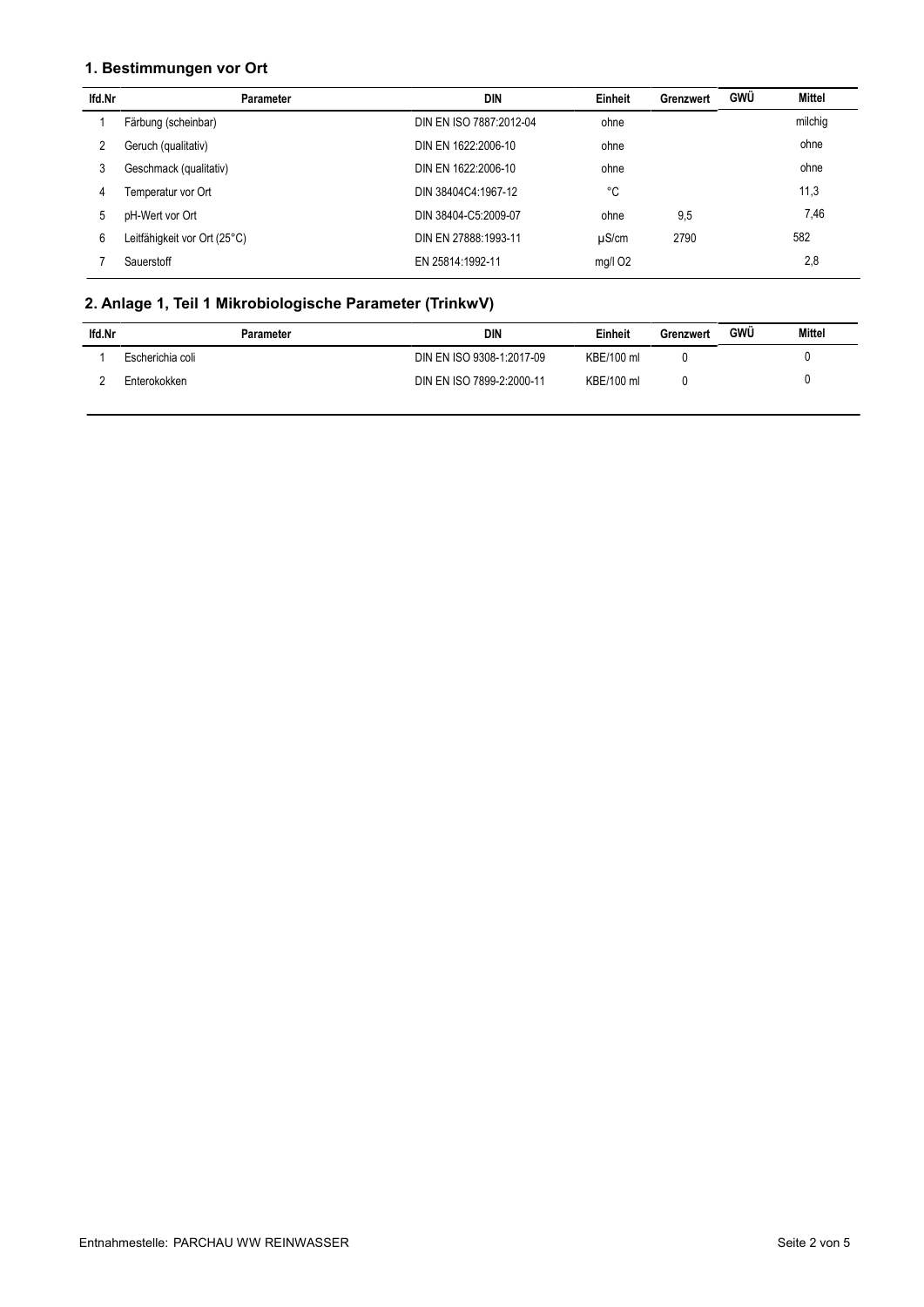# 3. Anlage 2, Teil 1 Chemische Parameter (TrinkwV)

| lfd.Nr | Parameter                                                 | DIN                        | Einheit | Grenzwert | GWÜ | Mittel       |
|--------|-----------------------------------------------------------|----------------------------|---------|-----------|-----|--------------|
| 1      | BTEX, Summe                                               | DIN EN ISO 17943:2016-10   | mg/l    |           |     | < 0,001      |
| 2      | Benzol                                                    | DIN EN ISO 17943:2016-10   | mg/l    | 0,001     |     | < 0,0003     |
| 3      | Bor                                                       | DIN EN ISO 17294-2:2005-02 | mg/l    | 1         |     | < 0,100      |
| 4      | Bromat                                                    | DIN EN ISO 15061:2001-12   | mg/l    | 0,025     |     | < 0,002      |
| 5      | Chrom                                                     | DIN EN ISO 17294-2:2005-02 | mg/l    | 0,05      |     | < 0,000050   |
| 6      | Cyanid                                                    | DIN 38405-D13:2011-04      | mg/l    | 0,05      |     | $0,01$       |
| 7      | 1,2-Dichlorethan                                          | DIN EN ISO 17943:2016-10   | mg/l    | 0,003     |     | < 0,0005     |
| 8      | Fluorid                                                   | DIN EN ISO 10304-1:2009-07 | mg/l    | 1,5       |     | < 0, 20      |
| 9      | Nitrat                                                    | DIN EN ISO 10304-1:2009-07 | mg/l    | 50        |     | 3,2          |
| 10     | PBSM (Pflanzenschutzmittel- und Biozidprodukt-Wirkstoffe) |                            | mg/l    | 0,0005    |     | $<$ 0,00050  |
| 11     | Ametryn                                                   | DIN 38407-36:2014-09       | mg/l    | 0,0001    |     | < 0,000050   |
| 12     | Atrazin                                                   | DIN 38407-36:2014-09       | mg/l    | 0,0001    |     | < 0,000050   |
| 13     | Atrazin-desethyl                                          | DIN 38407-36:2014-09       | mg/l    | 0,0001    |     | < 0,000050   |
| 14     | Atrazin-desisopropyl                                      | DIN 38407-36:2014-09       | mg/l    | 0,0001    |     | < 0.000050   |
| 15     | Prometryn                                                 | DIN 38407-36:2014-09       | mg/l    | 0,0001    |     | < 0,000050   |
| 16     | Propazin                                                  | DIN 38407-36:2014-09       | mg/l    | 0,0001    |     | < 0,000050   |
| 17     | Simazin                                                   | DIN 38407-36:2014-09       | mg/l    | 0,0001    |     | < 0,000050   |
| 18     | Terbuthylazin                                             | DIN 38407-36:2014-09       | mg/l    | 0,0001    |     | < 0,000050   |
| 19     | Terbuthylazin-desethyl                                    | DIN 38407-36:2014-09       | mg/l    | 0,0001    |     | $<$ 0,000050 |
| 20     | Sebuthylazin                                              | DIN 38407-36:2014-09       | mg/l    | 0,0001    |     | < 0,000050   |
| 21     | Bentazon                                                  | DIN 38407-35:2010-10       | mg/l    | 0,0001    |     | < 0,000050   |
| 22     | <b>Bromacil</b>                                           | DIN 38407-36:2014-09       | mg/l    | 0,0001    |     | $<$ 0,000050 |
| 23     | Bromoxynil                                                | DIN 38407-35:2010-10       | mg/l    | 0,0001    |     | < 0,000050   |
| 24     | Chloridazon                                               | DIN 38407-36:2014-09       | mg/l    | 0,0001    |     | < 0,000050   |
| 25     | Metamitron                                                | DIN 38407-36:2014-09       | mg/l    | 0,0001    |     | < 0,000050   |
| 26     | Metribuzin                                                | DIN 38407-36:2014-09       | mg/l    | 0,0001    |     | < 0,000050   |
| 27     | Hexazinon                                                 | DIN 38407-36:2014-09       | mg/l    | 0,0001    |     | < 0,000050   |
| 28     | Tebuconazol                                               | DIN 38407-36:2014-09       | mg/l    | 0,0001    |     | < 0.000050   |
| 29     | Dichlorprop                                               | DIN 38407-35:2010-10       | mq/l    | 0,0001    |     | $<$ 0,000050 |
| 30     | Dimethachlor                                              | DIN 38407-36:2014-09       | mg/l    | 0,0001    |     | < 0,000050   |
| 31     | Dimethenamid                                              | DIN 38407-36:2014-09       | mg/l    | 0,0001    |     | $<$ 0,000050 |
| 32     | Dimethoat                                                 | DIN 38407-36:2014-09       | mg/l    | 0,0001    |     | < 0,000050   |
| 33     | Ethidimuron                                               | DIN 38407-36:2014-09       | mg/l    | 0,0001    |     | $<$ 0,000050 |
| 34     | <b>MCPA</b>                                               | DIN 38407-35:2010-10       | mg/l    | 0,0001    |     | < 0,000050   |
| 35     | Mecoprop                                                  | DIN 38407-35:2010-10       | mg/l    | 0,0001    |     | $<$ 0,000050 |
| 36     | Metazachlor                                               | DIN 38407-36:2014-09       | mg/l    | 0,0001    |     | < 0.000050   |
| 37     | Metolachlor                                               | DIN 38407-36:2014-09       | mg/l    | 0,0001    |     | $<$ 0,000050 |
| 38     | Diuron                                                    | DIN 38407-36:2014-09       | mg/l    | 0,0001    |     | < 0,000050   |
| 39     | Methabenzthiazuron                                        | DIN 38407-36:2014-09       | mg/l    | 0,0001    |     | $<$ 0,000050 |
| 40     | Chlortoluron                                              | DIN 38407-36:2014-09       | mg/l    | 0,0001    |     | < 0,000050   |
| 41     | Isoproturon                                               | DIN 38407-36:2014-09       | mg/l    | 0,0001    |     | $<$ 0,000050 |
| 42     | Lenacil                                                   | DIN 38407-36:2014-09       | mg/l    | 0,0001    |     | < 0,000050   |
| 43     | Dimefuron                                                 | DIN 38407-36:2014-09       | mg/l    | 0,0001    |     | $<$ 0,000050 |
| 44     | Quinmerac                                                 | DIN 38407-36:2014-09       | mg/l    | 0,0001    |     | < 0,000050   |
| 45     | Azoxystrobin                                              | DIN 38407-36:2014-09       | mg/l    | 0,0001    |     | $<$ 0,000050 |
| 46     | Thiacloprid                                               | DIN 38407-36:2014-09       | mg/l    | 0,0001    |     | < 0,000050   |
| 47     | Metoxuron                                                 | DIN 38407-36:2014-09       | mg/l    | 0,0001    |     | $<$ 0,000050 |
| 48     | Metazachlor-M11 (BH 479-11)                               | DIN 38407-36:2014-09       | mg/l    | 0,0001    |     | < 0,000050   |
| 49     | Quecksilber                                               | DIN EN ISO 17852:2008-04   | mg/l    | 0,001     |     | < 0,0001     |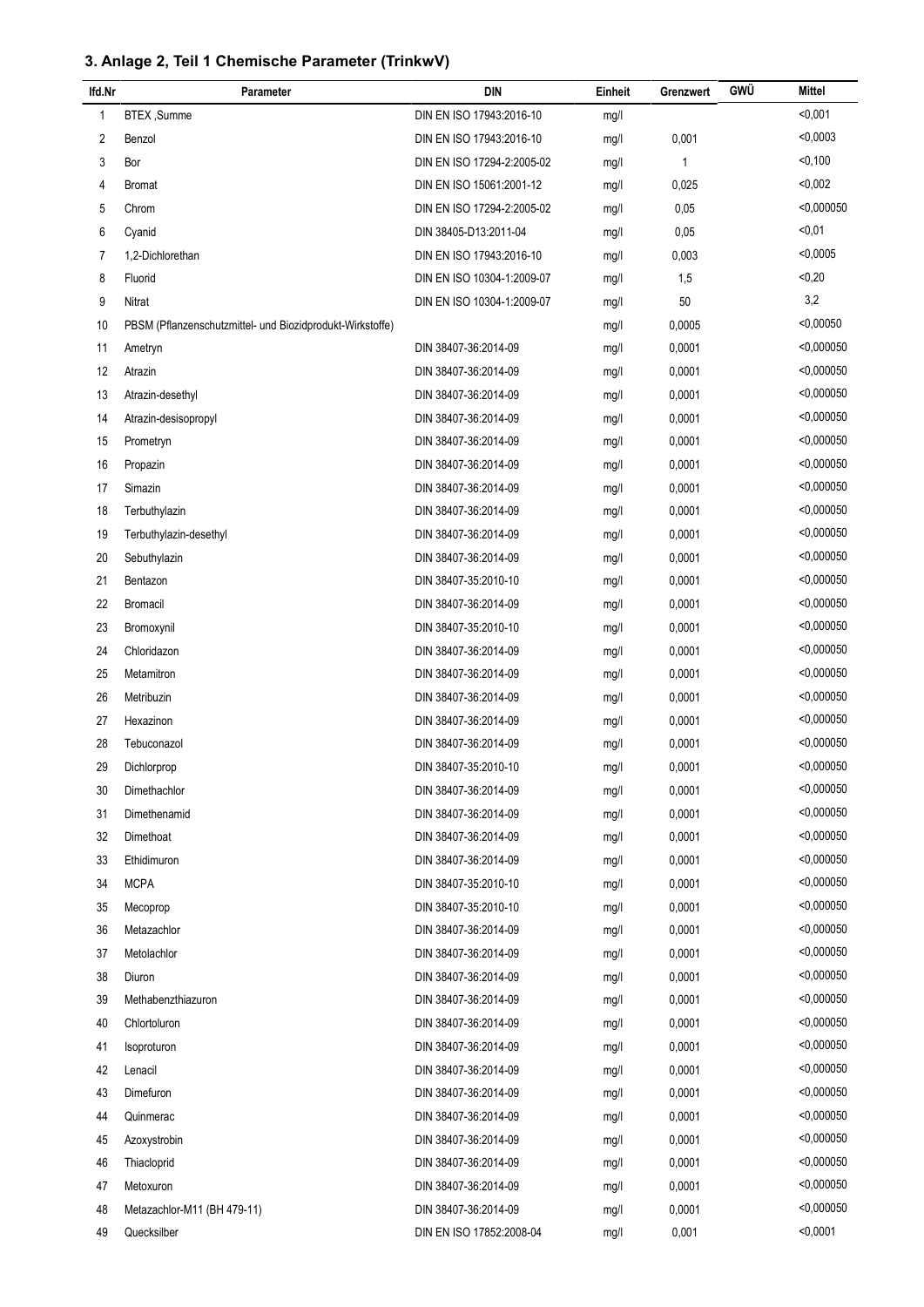| lfd.Nr | <b>Parameter</b> | <b>DIN</b>                 | Einheit | Grenzwert | <b>GWÜ</b> | Mittel   |
|--------|------------------|----------------------------|---------|-----------|------------|----------|
| 50     | Selen            | DIN EN ISO 17294-2:2005-02 | mg/l    | 0,01      |            | < 0.001  |
| 51     | LCKW, Summe      | DIN EN ISO 17943:2016-10   | mg/l    | 0,01      |            | < 0.0050 |
| 52     | Tetrachlorethen  | DIN EN ISO 17943:2016-10   | mg/l    |           |            | < 0.0010 |
| 53     | Trichlorethen    | DIN EN ISO 17943:2016-10   | mg/l    |           |            | < 0.0010 |
| 54     | Uran             | DIN EN ISO 17294-2:2005-02 | mg/l    | 0,01      |            | < 0.001  |

# 4. Anlage 2, Teil 2 Chemische Parameter (TrinkwV)

| lfd.Nr | Parameter             | <b>DIN</b>                 | Einheit | Grenzwert      | GWÜ | <b>Mittel</b> |
|--------|-----------------------|----------------------------|---------|----------------|-----|---------------|
|        | Antimon               | DIN EN ISO 17294-2:2005-02 | mg/l    | 0,005          |     | < 0.001       |
| 2      | Arsen                 | DIN EN ISO 17294-2:2005-02 | mg/l    | 0,01           |     | < 0,001       |
| 3      | Benzo(a)pyren         | DIN EN ISO 17993:2004-03   | mg/l    | 0,00001        |     | < 0,0000025   |
| 4      | Blei                  | DIN EN ISO 17294-2:2005-02 | mg/l    | 0,01           |     | < 0,001       |
| 5      | Cadmium               | DIN EN ISO 17294-2:2005-02 | mg/l    | 0,003          |     | < 0.0003      |
| 6      | Kupfer                | DIN EN ISO 17294-2:2005-02 | mg/l    | $\overline{2}$ |     | < 0.0020      |
|        | Nickel                | DIN EN ISO 17294-2:2005-02 | mg/l    | 0,02           |     | < 0.0020      |
| 8      | Nitrit                | DIN EN 26777:1993-04       | mg/l    | 0,1            |     | < 0.010       |
| 9      | PAK, Summe            | DIN EN ISO 17993:2004-03   | mg/l    | 0,0001         |     | < 0.00010     |
| 10     | Benzo(b)fluoranthen   | DIN EN ISO 17993:2004-03   | mg/l    |                |     | < 0.000025    |
| 11     | Benzo(k)fluoranthen   | DIN EN ISO 17993:2004-03   | mg/l    |                |     | < 0.000025    |
| 12     | Benzo(ghi)perylen     | DIN EN ISO 17993:2004-03   | mg/l    |                |     | < 0.000025    |
| 13     | Indeno(1,2,3-cd)pyren | DIN EN ISO 17993:2004-03   | mg/l    |                |     | < 0.000025    |
| 14     | Vinylchlorid          | DIN EN ISO 17943:2016-10   | mq/l    | 0,0005         |     | < 0.00015     |

# 5. Anlage 3, Teil 1 allgemeine Indikatorparameter (TrinkwV)

| <b>Parameter</b>        | <b>DIN</b>                 | Einheit    | Grenzwert    | GWÜ | <b>Mittel</b> |
|-------------------------|----------------------------|------------|--------------|-----|---------------|
| Aluminium               | DIN EN ISO 17294-2:2005-02 | mg/l       | 0,2          |     | < 0.02        |
| Ammonium                | DIN 38406-E5:1983-10       | mg/l       | 0,5          |     | 0,02          |
| Chlorid                 | DIN EN ISO 10304-1:2009-07 | mg/l       | 250          |     | 39,4          |
| Coliforme Keime         | DIN EN ISO 9308-1:2017-09  | KBE/100 ml | $\mathbf{0}$ |     | 0             |
| Eisen                   | DIN EN ISO 17294-2:2005-02 | mg/l       | 0,2          |     | < 0.010       |
| Färbung SAK 436nm       | DIN EN ISO 7887:1994-12    | $m-1$      | 0,5          |     | 0,16          |
| Geruchsschwellenwert    | DIN EN 1622:2006-10        | ohne       | 3            |     | 1             |
| Koloniezahl bei 22°C    | TrinkwV §15 (1c)           | KBE/ml     | 100          |     | $\mathbf{0}$  |
| Koloniezahl bei 36°C    | Trinkw $V$ §15 (1c)        | KBE/ml     | 100          |     | 0             |
| Leitfähigkeit (25°C)    | DIN EN 27888:1993-11       | $\mu$ S/cm | 2790         |     | 632           |
| Mangan                  | DIN EN ISO 17294-2:2005-02 | mg/l       | 0,05         |     | < 0.002       |
| Natrium                 | DIN EN ISO 17294-2:2005-02 | mg/l       | 200          |     | 16,9          |
| <b>TOC</b>              | DIN EN 1484:2019-04        | $mg/l$ C   |              |     | 1,7           |
| Oxidierbarkeit          | DIN EN ISO 8467:1995-05    | mg/l O2    | 5            |     | 1,0           |
| Sulfat                  | DIN EN ISO 10304-1:2009-07 | mg/l       | 250          |     | 143           |
| Trübung                 | DIN EN ISO 7027-1:2016-11  | <b>NTU</b> | $\mathbf{1}$ |     | 0,14          |
| Wassertemperatur        | DIN 38404C4:1967-12        | °C         |              |     | 20,5          |
| pH-Wert bei Wassertemp. | DIN 38404-C5:2009-07       | ohne       | 9,5          |     | 7,48          |
| Calcitlösekapazität     | DIN 38404-10:2012-12       | mmol/l     | 0,05         |     | 0,01          |
|                         |                            |            |              |     |               |